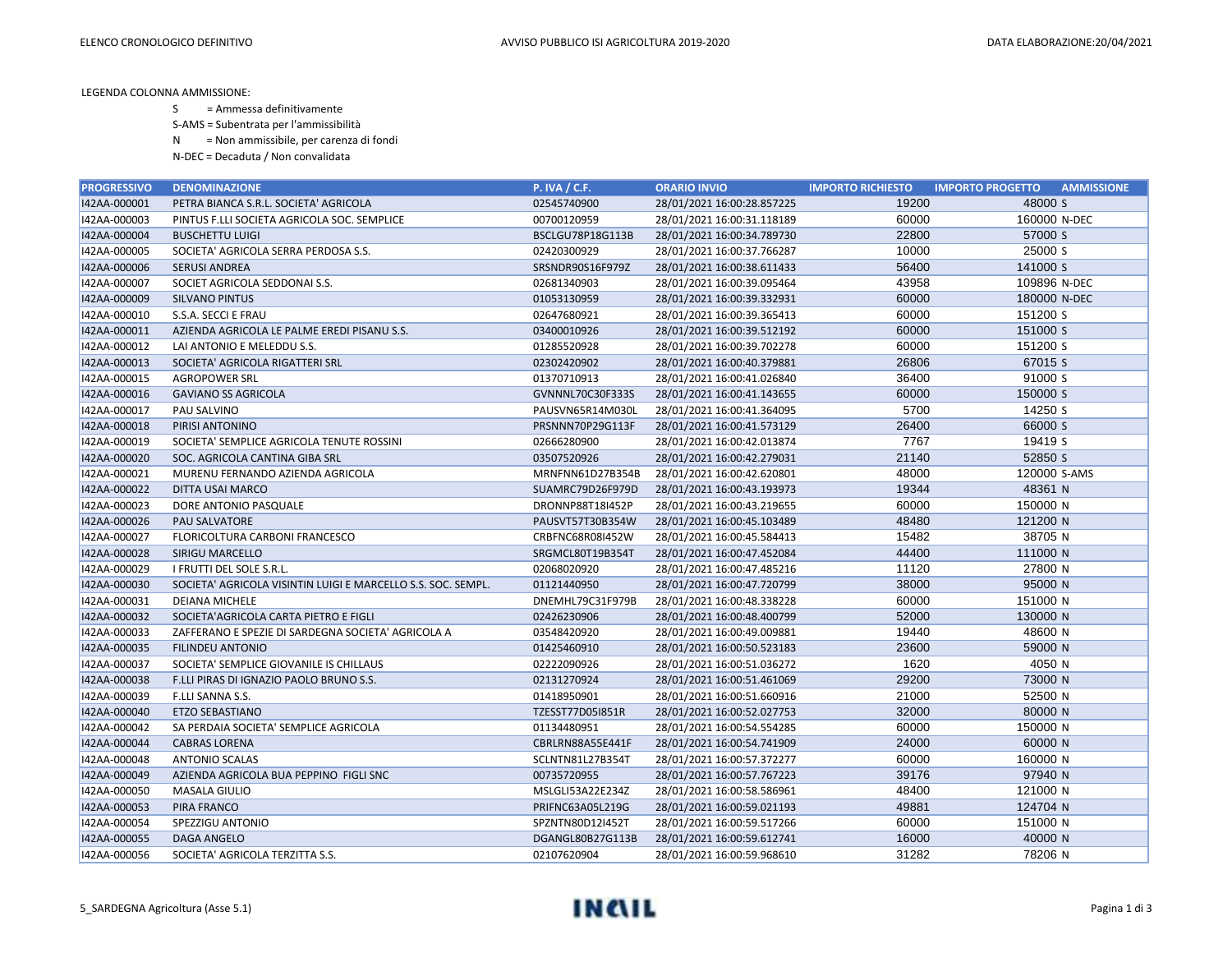LEGENDA COLONNA AMMISSIONE:

S = Ammessa definitivamente

S-AMS = Subentrata per l'ammissibilità

N = Non ammissibile, per carenza di fondi

N-DEC = Decaduta / Non convalidata

| <b>PROGRESSIVO</b> | <b>DENOMINAZIONE</b>                                        | <b>P. IVA / C.F.</b>    | <b>ORARIO INVIO</b>                         | <b>IMPORTO RICHIESTO</b> | <b>IMPORTO PROGETTO</b> | <b>AMMISSIONE</b> |
|--------------------|-------------------------------------------------------------|-------------------------|---------------------------------------------|--------------------------|-------------------------|-------------------|
| I42AA-000057       | <b>PUGGIONI GIOVANNI</b>                                    | PGGGNN77S11F979Y        | 28/01/2021 16:01:00.958410                  | 60000                    | 150000 N                |                   |
| I42AA-000059       | MARGHINE PICCOLA SOCIETA COOPERATIVA ARL                    | 00524220910             | 28/01/2021 16:01:02.094659                  | 48000                    | 120000 N                |                   |
| I42AA-000060       | <b>MANCA ROBERTO</b>                                        | MNCRRT74M02I452V        | 28/01/2021 16:01:03.446736                  | 59200                    | 185000 N                |                   |
| I42AA-000061       | <b>CUALBU MARIA</b>                                         | CLBMRA80H42F979F        | 28/01/2021 16:01:03.682759                  | 60000                    | 180000 N                |                   |
| I42AA-000064       | <b>CONGIAS SAMUELE</b>                                      | CNGSML86H07F979L        | 28/01/2021 16:01:06.532698                  | 44620                    | 111550 N                |                   |
| I42AA-000066       | SODDU SALVATORE                                             | SDDSVT75S07G113E        | 28/01/2021 16:01:07.231908                  | 9000                     | 45000 N                 |                   |
| I42AA-000067       | SOCIETA AGRICOLA CHEA DE ORO S.S                            | 02700380906             | 28/01/2021 16:01:07.810622                  | 52400                    | 131000 N                |                   |
| I42AA-000068       | VACCA EMANUELE                                              | VCCMNL68L12B354L        | 28/01/2021 16:01:08.291390                  | 11814                    | 29536 N                 |                   |
| I42AA-000069       | VISINTIN LORENZO E LUCIANO SOCIET AGRICOLA SOC. SEMPLICE    | 00682910955             | 28/01/2021 16:01:09.601357                  | 59600                    | 149000 N                |                   |
| I42AA-000070       | SOC. AGRICOLA F.LLI PODDA SOC.SEMPL.                        | 01536360926             | 28/01/2021 16:01:10.068560                  | 34186                    | 85465 N                 |                   |
| I42AA-000071       | AZIENDA AGRIOLEARIA SU MOLINU SOCIETA' AGRICOLA SEMPLICE    | 01431680915             | 28/01/2021 16:01:11.440286                  | 3840                     | 9600 N                  |                   |
| I42AA-000072       | <b>BALDUSSI SALVATORE</b>                                   | BLDSVT48C13I624Z        | 28/01/2021 16:01:11.982377                  | 57904                    | 144760 N                |                   |
| I42AA-000074       | <b>CABRAS MARIA CRISTINA</b>                                | CBRMCR76H61H856K        | 28/01/2021 16:01:15.790128                  | 44000                    | 110000 N                |                   |
| I42AA-000075       | TRUPO MARIA ADELAIDE                                        | TRPMDL78T57A662V        | 28/01/2021 16:01:16.261926                  | 21640                    | 54100 N                 |                   |
| I42AA-000077       | SOCIET AGRICOLA F.LLI ZURRU ISACO E GALDINO SOC SEMPLICE AG |                         | ZRRMRO82M21G113H 28/01/2021 16:01:19.545227 | 28874                    | 72185 N                 |                   |
| I42AA-000078       | AZIENDA AGRICOLA OSILESE DI PAOLA MUGLIA                    | MGLPLA73D43I452I        | 28/01/2021 16:01:20.074247                  | 13600                    | 34000 N                 |                   |
| I42AA-000079       | <b>FRANCESCO LEPORI</b>                                     | LPRFNC79C15I452W        | 28/01/2021 16:01:20.637794                  | 1272                     | 3180 N                  |                   |
| I42AA-000081       | <b>MELAIU PASQUALE</b>                                      | MLEPQL62A01H848H        | 28/01/2021 16:01:25.339606                  | 26701                    | 66753 N                 |                   |
| I42AA-000082       | CHERCHI ANTONIO FRANCESCO                                   | CHRNNF52C14G207M        | 28/01/2021 16:01:25.958483                  | 7000                     | 22000 N                 |                   |
| I42AA-000083       | <b>SANNA MARCO</b>                                          | SNNMRC66S04G113T        | 28/01/2021 16:01:27.224109                  | 21962                    | 54905 N                 |                   |
| I42AA-000085       | SOCIET AGRICOLA SIOREO DI PAIS E BUA S.S.                   | 01553470913             | 28/01/2021 16:01:28.055756                  | 20000                    | 50000 N                 |                   |
| I42AA-000087       | PIU GIAMPAOLO                                               | PIUGPL65B28G113Y        | 28/01/2021 16:01:30.414563                  | 28000                    | 70000 N                 |                   |
| I42AA-000090       | SOCIETA' AGRICOLA SOS NURAKES SS                            | 01435690910             | 28/01/2021 16:01:32.255699                  | 60000                    | 151200 N                |                   |
| I42AA-000093       | SOCIETA' AGRICOLA BURRAI SS                                 | 01516210919             | 28/01/2021 16:01:35.329123                  | 48000                    | 120000 N                |                   |
| I42AA-000094       | PALA FRANCESCO                                              | PLAFNC70T27A895D        | 28/01/2021 16:01:36.233110                  | 14000                    | 35000 N                 |                   |
| I42AA-000096       | RUIU RAIMONDO                                               | RUIRND57A10B276I        | 28/01/2021 16:01:37.162261                  | 48000                    | 120000 N                |                   |
| I42AA-000097       | SOCIETA' SANNA S.S.                                         | 02019570908             | 28/01/2021 16:01:37.728207                  | 19500                    | 48750 N                 |                   |
| 142AA-000098       | SAU NICOLA PIETRO                                           | SAUNLP74H29G203J        | 28/01/2021 16:01:38.965145                  | 19480                    | 48700 N                 |                   |
| I42AA-000100       | <b>FARINA ALBERTO ALESSIO</b>                               | <b>FRNLRT66P05G203N</b> | 28/01/2021 16:01:42.631361                  | 3200                     | 8000 N                  |                   |
| I42AA-000102       | <b>CAULI FERRUCCIO</b>                                      | CLAFRC64P06H738L        | 28/01/2021 16:01:45.644171                  | 20000                    | 50000 N                 |                   |
| I42AA-000103       | F.LLI DESSENA GIAN FRANCO E PIETRO ELISEO                   | 01249360908             | 28/01/2021 16:01:46.827702                  | 20800                    | 52000 N                 |                   |
| I42AA-000104       | SOCIETA AGRICOLA SAN GIOVANNI S.S.                          | 03465820920             | 28/01/2021 16:01:47.016146                  | 60000                    | 170000 N                |                   |
| I42AA-000105       | SOCIETA' AGRICOLA DOTTORI AGRONOMI LUCA E MARCO SANNA       | SNNLMR65L26G113Q        | 28/01/2021 16:01:49.075761                  | 22656                    | 56640 N                 |                   |
| I42AA-000106       | MUDONE ANTONELLO                                            | MDNNNL72H14F979D        | 28/01/2021 16:01:50.016408                  | 18000                    | 45000 N                 |                   |
| I42AA-000107       | AZIENDA AGRICOLA MONREALE DI PIER LUIGI MAMUSA C. SAS       | 00141990929             | 28/01/2021 16:01:53.747068                  | 52000                    | 130000 N                |                   |
| I42AA-000108       | COMUNITA' IL SEME ONLUS SOCIETA' COOPERATIVA SOCIALE        | 00526310958             | 28/01/2021 16:01:54.702028                  | 18000                    | 45000 N                 |                   |
| I42AA-000110       | OFFEDDU E PALA S.S                                          | 01201450911             | 28/01/2021 16:01:56.492625                  | 39200                    | 98000 N                 |                   |
| I42AA-000111       | AZIENDA PORCU MARIO CARLO                                   | PRCMCR69A15Z133D        | 28/01/2021 16:01:57.920228                  | 10000                    | 25000 N                 |                   |
| I42AA-000113       | BERGAMIN CLAUDIO E ROBERTO SOCIETA' AGRICOLA SEMPLICE       | BRGCLD68H16A357W        | 28/01/2021 16:02:05.314937                  | 60000                    | 188530 N                |                   |
| I42AA-000114       | VALLE TIGNOSU PICCOLA SOC.COOP ARL                          | 02051450902             | 28/01/2021 16:02:06.922358                  | 16800                    | 42000 N                 |                   |
| I42AA-000116       | AZIENDA AGRICOLA F.LLI CONGIU                               | 01246230914             | 28/01/2021 16:02:07.710532                  | 60000                    | 150000 N                |                   |
| I42AA-000117       | LEDDA MICHELE                                               | LDDMHL76P04I452M        | 28/01/2021 16:02:13.323089                  | 20400                    | 51000 N                 |                   |